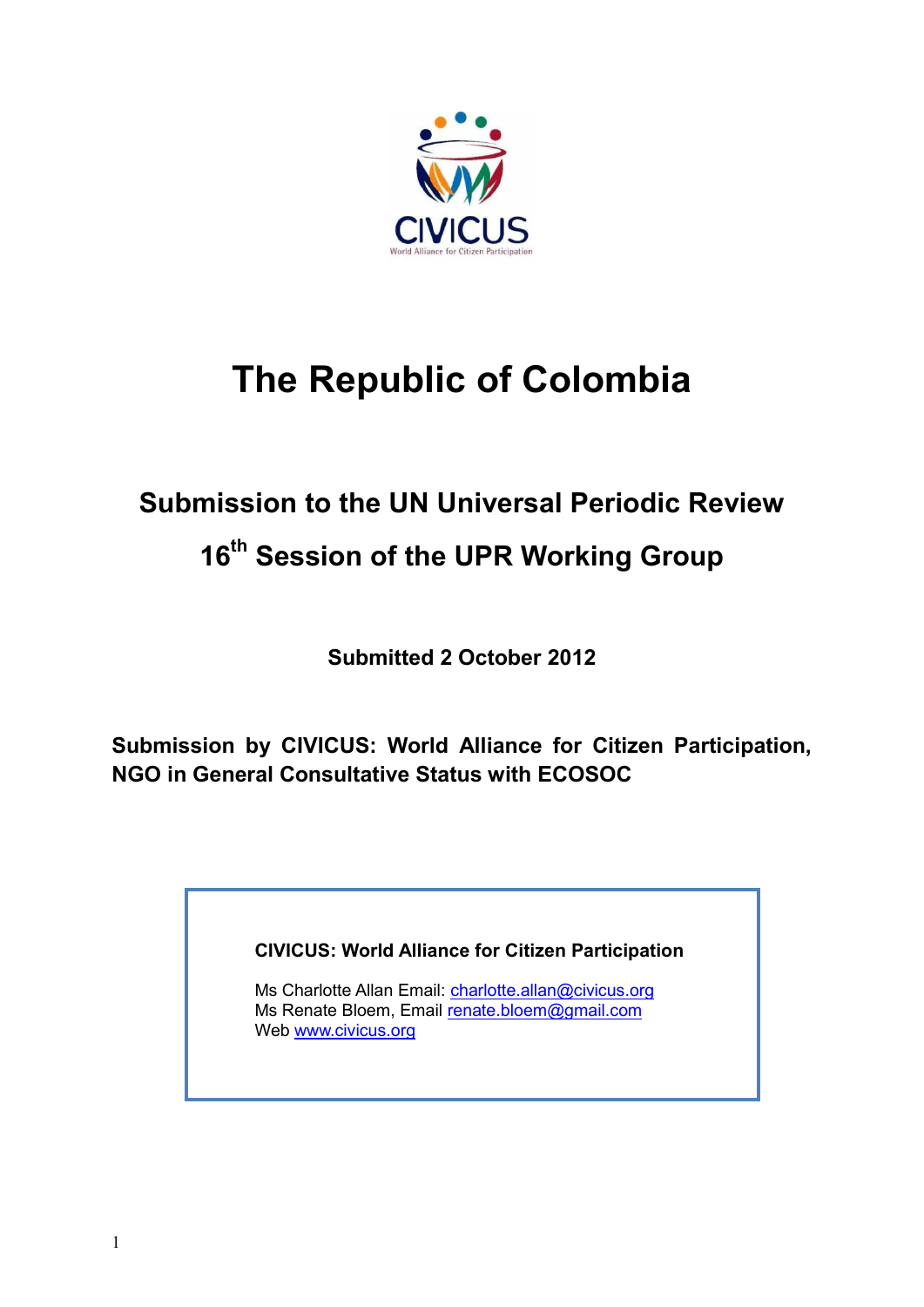### **1. (A) Introduction**

- **1.1** CIVICUS: World Alliance for Citizen Participation is an international movement with members in more than 100 countries worldwide. Established in 1993, CIVICUS nurtures the foundation, growth and protection of citizen action throughout the world, especially in areas where participatory democracy and citizen's freedom of association are threatened.
- **1.2** In this document, CIVICUS outlines concerns related to the environment in which civil society and human rights defenders operate in Colombia, and discusses threats they face in the exercise of the freedoms of expression, association and assembly.
- **1.3** For nearly 50 years, Colombia has endured a protracted armed conflict with government forces, paramilitary groups and rebel groups engaged in hostilities. CIVICUS is concerned by persistent harassment, intimidation and attacks against independent journalists, human rights defenders, community leaders and trade unionists arising out of the long-running armed conflict.
- **1.4** CIVICUS is alarmed by the failure of the Colombian Government to protect those voicing their right to freedom of expression, association and assembly.
	- In section B, CIVICUS highlights concerns relating to the practical protection of the freedom of expression, association and assembly.
	- In section C, CIVICUS highlights concerns over harassment and attacks against civil society activists and rights defenders.
	- In section D, CIVICUS highlights concerns over harassment and attacks against journalists.
	- In section E, CIVICUS makes a number of recommendations in these areas of concern.

#### **2. (B) Concerns regarding freedom of expression, association and assembly**

- 2.1 Article 20 of the Colombian Constitution guarantees the freedom of expression and thought. It also states that the mass media are free and have a social responsibility and that there will be no censorship. Article 44 of the Colombian Constitution guarantees the freedom of association, while article 46 guarantees the freedom of assembly.
- 2.2 Articles 19, 21 and 22 of the International Covenant on Civil and Political Rights (ICCPR), to which the Republic of Colombia is a party, also guarantee the freedoms of expression and the right to hold opinions without interference, the right of assembly and the right of association.
- 2.3 However, in contrast to these guaranteed rights, in daily life human rights defenders, trade union activists, journalists and reporters face regular intimidation and threats on account of their work in highlighting sensitive issues such as the links between politicians and paramilitaries, destructive environmental projects, and erosion of land rights of indigenous groups. Freedom of association is also limited in practice by threats and acts of violence committed by paramilitaries and government agencies against CSOs, indigenous community groups and labour unions.

#### **3. (C) Concerns involving harassment, threats and attacks against civil society activists and human rights defenders**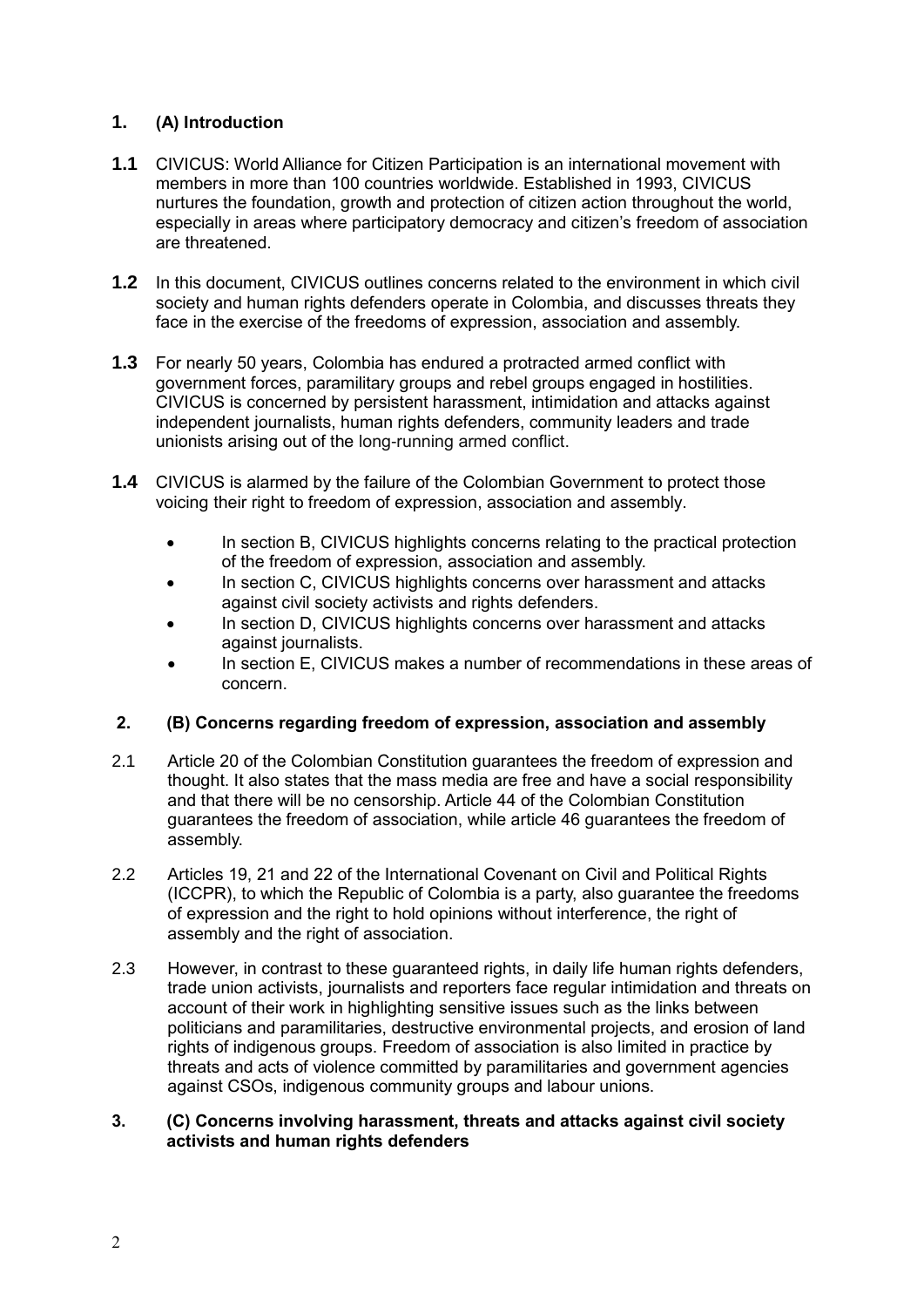3.1 Article 12 of the UN Declaration on Human Rights Defenders mandates states to take necessary measures to ensure the protection of human rights defenders. However statistics show that this has not equated to substantive practice in Colombia. Fortynine social activists and human rights defenders have reportedly been killed in 2011 alone, making Colombia one of the most dangerous places in the world in which to be a civil society activist. Arbitrary arrests of community leaders, labour activists and human rights defenders remain a key area of concern. Government sponsored paramilitary organisations operate with impunity, often subjecting Colombian human rights defenders to death threats and accusing them of guerrilla activity

#### **(Targeting of human rights organisations and defenders)**

- 3.2 On 4 July 2012, 13 human rights defenders were given death threats via email by a paramilitary group Ejército Anti Restitución (Army against Restitution), declaring them to be military targets. Human rights defenders are often accused of being protectors of guerrillas by right wing paramilitary groups. Other groups of human rights defenders have also been targeted and received death threats from paramilitary groups. For instance, in June 2012, the communications team of the Comisión Intereclesial de Justicia y Paz, the Inter-Church Commission of Justice and Peace, received death threats against continuing their work.
- 3.3 Civil society group Comité de Solidaridad con los Presos Políticos (CSPP), the Political Prisoners Solidarity Committee has faced sustained cyber attacks in 2012, including hackings, malicious viruses and spam, while members of the CSPP have been refused entry to prisons and detention centres, despite the organisation following the correct procedures for applications for visits. The failure of state agencies to control the activities of paramilitary groups and their active connivance with them is a serious area of concern.

#### **(Targeting of indigenous leaders, Afro-Colombian communities and land rights organisations)**

- 3.4 In January 2012, the Victims and Land Restitution Law came into effect, seeking to provide reparations to those who have suffered human rights abuses and to restore land to people who had had theirs seized by armed groups. However, the situation for indigenous and Afro-Colombian communities remains dire: the government continues to build military bases within indigenous territories without their consent, exposing the territories to further attack from paramilitary groups. Coupled with the threats and killings of those campaigning for land restitution, this risks undermining implementation of the law.
- 3.5 Land rights campaigners are especially vulnerable to targeting by former paramilitaries seeking to smother criticism of their land gains. The June 2011 murder of Afro-Colombian displaced peoples' leader Ana Fabricia Córdoba in Medellín was perhaps the most publicised incident. Claims by the Colombian Defence Minister Juan Carlos Pinzón and Army Commander Alejandro Navas that the indigenous movement is infiltrated by guerrillas have also put indigenous communities at further risk by equating protests by the Nasra tribe in Cauca region against military bases and armed forces occupying their land with rebel activity and insurgency.
- 3.6 In the context of this violence, Afro-Colombians have organised into peace communities, which work towards the autonomy and empowerment of Afrodescendant communities, and the active neutrality of black communities within the conflict.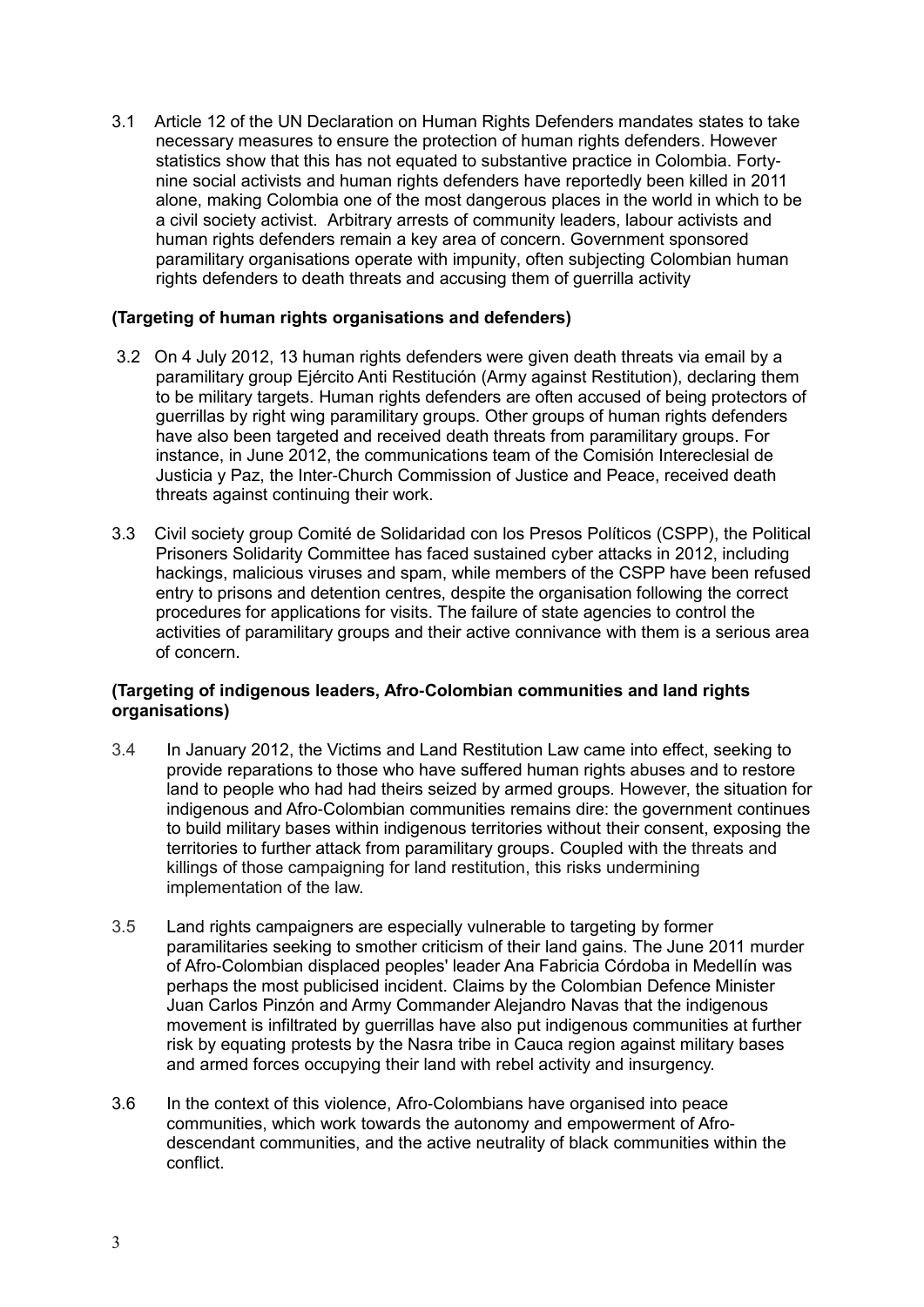3.7 These communities continue, however, to be violently targeted, with one of the worst affected being the Peace Community of San José de Apartadó in the Northern Province of Urabá. Since its foundation in 1997, more than 178 of its members and other civilians living in the area have been killed or forcibly disappeared, while many others have been sexually assaulted or threatened. In February 2012, two suspected paramilitary operatives on a motorbike shot at the peace community's legal representative, while on 28 June 2012 two members of the Peace Community's Internal Council were followed by 50 paramilitaries carrying weapons.

#### (**Targeting of trade union leaders and members)**

- 3.8 There is a strong perception that the state actively overlooks the murders of trade union activists, and violations of the rights of trade union members continue unabated. More than 2,600 union activists and leaders have reportedly been killed over the last two decades, with attacks coming from all of Colombia's illegal armed groups. Killings have declined from their early 2000s peak, and reportedly fell from 51 in 2010 to 29 in 2011. Nevertheless, the dangers faced by trade union activists in Colombia remain a serious cause for concern.
- 3.9 The US/Colombian Labour Action Plan of April 2011, designed to stop serious labour and human rights violations, has achieved very limited impact on the security of unionists so far. On 27 April 2012, Daniel Aguirre, Secretary General of the SINALCORTEROS union, was murdered by an assailant who shot him three times while he was walking home in Valle del Cauca. Benjamin Martinez Arteaga, union activist in Pueblo Nuevo de Necolci, Antioquia, was discovered dead on 25 June 2012. He had been killed violently and buried in an unmarked grave. These are just two of the 12 unionists killed in the first 6 months of 2012.
- 3.10 There remain serious concerns about the ability of workers to highlight their labour conditions. One example is the Campo Rubiales oil fields case, where subcontracted workers are subjected to appalling work conditions by the Canadian multinational Pacific Rubiales. This led to strike action by 1,100 contract workers employed by Montajes JM on 19 July 2011, which was met with brutal repression by the police firing rubber bullets and tear gas.

#### **(Attacks on lesbian, gay, bisexual and transgender activists)**

- 3.11 The Colombian Constitution and other laws provide a series of judicial and administrative recourses that can be accessed by any Colombian citizen, without discrimination, when her/his rights have been violated. Colombia's Constitutional Court has also made a positive ruling on gay marriage. However, there remain serious concerns about the biased perceptions of judicial and administrative authorities towards the rights of rights of lesbians, gays, bisexuals and transgender (LGBT) individuals.
- 3.12 Activists working to protect the rights of the LGBT community are at particular risk and in need of protection from right wing guerrilla groups claiming to carry out 'social cleaning campaigns'. In August 2012, Santa-Marta-based newspaper El Informador reported that two gay activists, 25 year-old Yelkin Nikley Jiménez and 22 year-old Jonathan Chinchía Manga, were gunned down in the early morning hours by a neighbourhood gang.

#### **(Threats to women's rights activists)**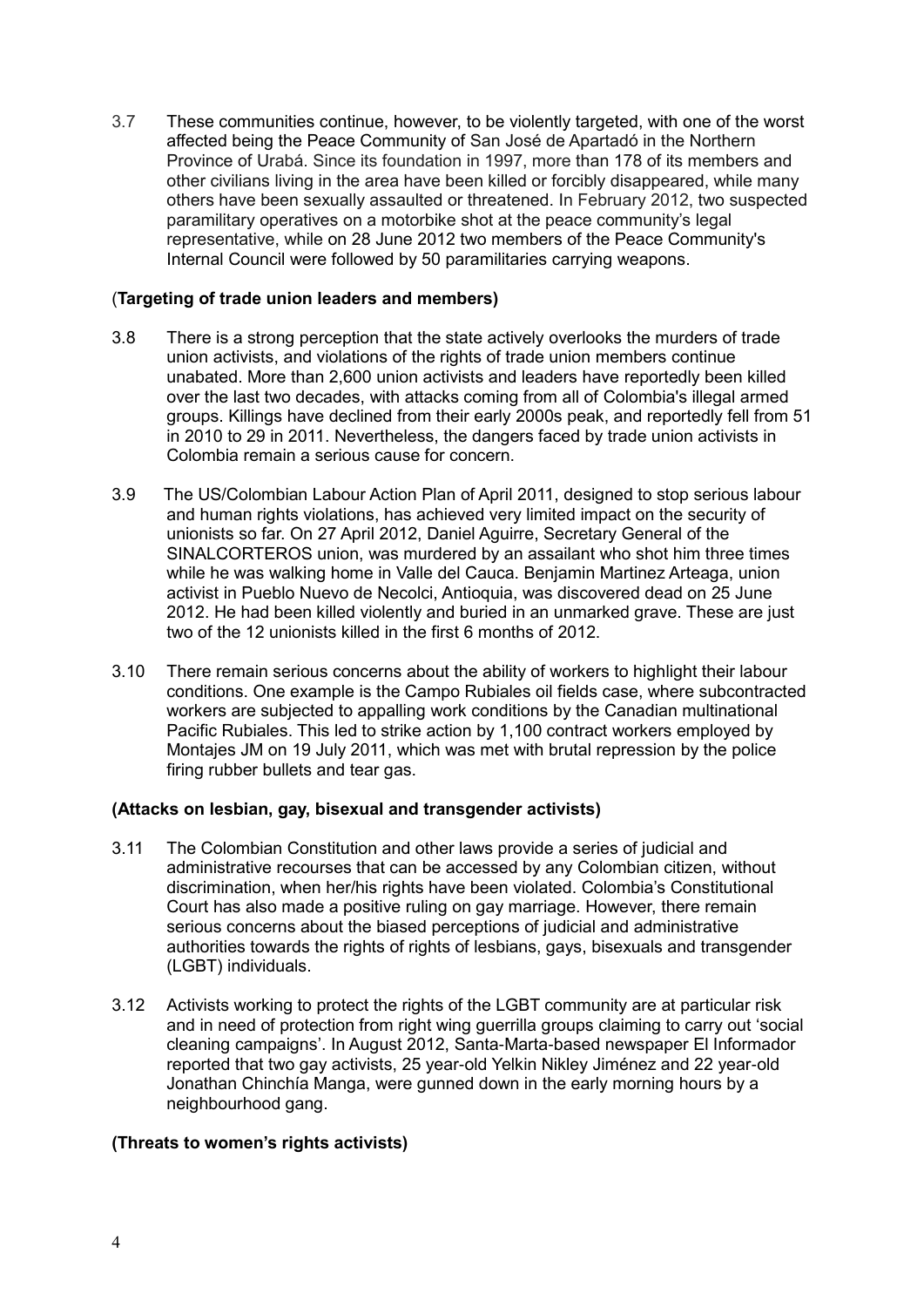- 3.13 Women human rights defenders and community leaders, especially those working on land issues, remain at high risk from state and non-state actors, while female human rights groups, especially those working with displaced women and survivors of sexual violence, have also been threatened.
- 3.14 Those fighting for reproductive rights are also at risk. Well known human rights defender Monica Roa who, with Women's Link Worldwide, filed a lawsuit in 2006 that ended the total abortion ban in Colombia by recognising abortion as a fundamental right in specific circumstances. Since then she has received numerous death threats for her work through social media, faxes and phone calls. On 7 May 2012, an unidentified person fired gun shots at the Women's Link Worldwide office in Bogota where Monica and two of her colleagues were working.
- 3.15 In June 2012, a number of women's organisations received a death threat by email from the right wing Black Eagles paramilitary group, accusing them of membership of the left wing guerrilla group FARC and of opposing the policies of the government.

#### **4. (D) Concerns involving harassment, threats and attacks against journalists**

- 4.1 Colombia continues to be one of the most dangerous countries in the world for journalists to operate. Much higher levels of harassment, intimidation and assault against journalists were reported in 2011 than preceding years, and this trend has so far continued into 2012. It appears that the state is failing to protect the rights of journalists and reporters who provide an important service to society by exposing poor governance and human rights violations.
- 4.2 Paramilitaries often treat Colombia's journalists as military targets, particularly if they are investigating paramilitary operations, by threatening them with intimidating behaviour. Paul Bacares, a journalist preparing a report on Colombia's paramilitaries for TV station Bogotá Canal Capital, received the sounds of machine gunfire in a phone call in July 2012.
- 4.3 Community radio talk show hosts and broadcasters seem to be particularly at risk from armed groups and have experienced threatening texts, phone calls, kidnappings and murder. Community leader and radio presenter Rodolfo Maya Aricape's murder in front of his family on 14 October 2010 is a crime that remains unpunished.
- 4.4 Indigenous radio stations that promote long-standing political demands remain under fire and stigmatisation from different political actors. As a result, they are priority military targets, particularly in regions of increased danger, including Arauca and Cauca, where those affiliated with the Cauca Indigenous Regional Council are especially at risk. Two affiliated community radio stations - Jambaló-based Voces de Nuestra Tierra and Toribío-based Nasa Estéreo - recently had to suspend operations.
- 4.5 In May 2012, the Supreme Court upheld defamation provisions in the penal code. Given that a civil remedy for libel under the law would have been sufficient, the court ruling has further threatened media freedom in Colombia.

#### **E. Recommendations to the Government of Colombia**

5.1 CIVICUS calls on the Government of Colombia to create an enabling environment for civil society to operate in accordance with the rights enshrined in the ICCPR and the UN Declaration on Human Rights Defenders. At a minimum, the following conditions should be ensured: freedom of association, freedom of expression, the right to operate free from unwarranted state interference, the right to communicate and